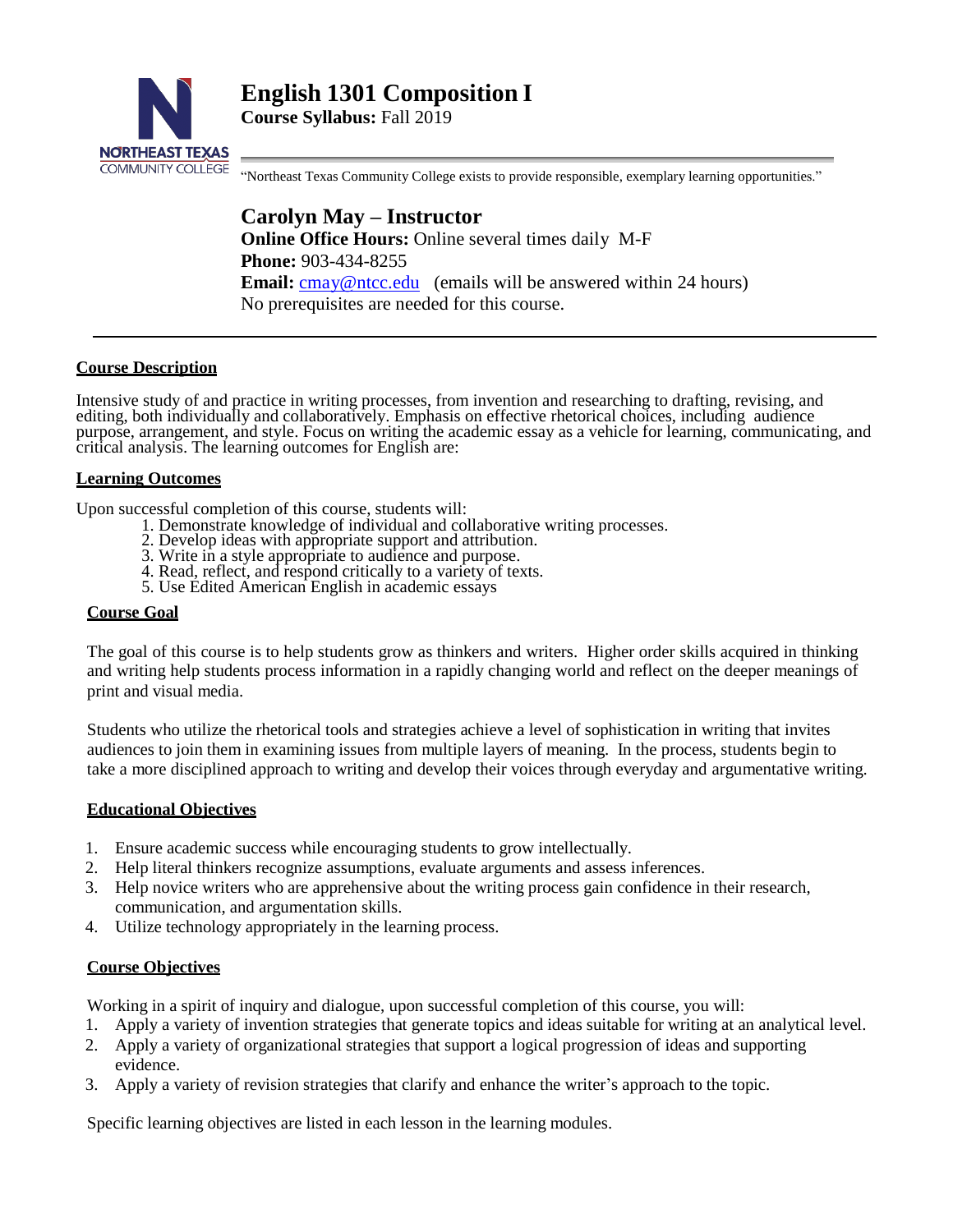# **Course Expectations**

To complete this course successfully, you should do the following:

- Participate in the course activities.
- Read all of the textbook assignments.
- Complete the assignments for each of the lessons.
- View all the thirty-minute video lessons.
- Participate actively and meaningfully in all discussions.
- Prepare and submit all writing assignments.

### **Blackboard Tutorials**

Blackboard tutorials are provided on the Blackboard home page or on the menu bar of the home page of the course. Once logged in, you can click on the Help button to find answers to your Blackboard questions. Knowing how to navigate through the course will aid in your success this semester.

### **Course Materials**

**Textbook:** *The Composition of Everyday Life* 5th edition Mauk/Metz ISBN#9781305496507. Boston: Wadsworth Cengage Learning

*\*\*You have exclusive access to the e-book and the assignments for this course. This fee was included in your tuition and fees. You will register inside the course once it begins. There is no need to purchase any books for this course and you will not need an access code to register for the course material.*

**Video Programs:** The video programs are an integral part of this course. These videos are included in each lesson and contain information to facilitate your success in the course.

#### **Assignment Information**

Conscientious and timely completion of assignments is essential for success in this writing course. The assignments and due dates are in the syllabus and on the Blackboard Course Calendar link. You can also view assignment reminders under the Bulletins and Announcements button.

Assignments are graded and returned within 72 hours. Essays are graded within one week following the due date with the exception of the final exam which is graded more promptly in order to accommodate the Registrar's guidelines and the campus policies. All papers must be typed in MLA format, saved as .doc, .docx, or .rtf (rich text format) and submitted as attachments. See learning modules for reading assignments, videos, and course material. Specific instructions for each essay are posted in the learning modules. **All due dates are posted on the course calendar.**

#### **Course Assignments**

To access all course material, assignments, and instructions, click on the Learning Module tabs on the menu of the home page of the course (left toolbar. The modules are meant to be accessed and viewed in order, so begin with Module One. The lesson material which includes chapter reading from the textbook, videos, self-paced activities, discussion boards, and journal entries are inside the module folders. The writing assignments are listed in separate links in the menu toolbar of the course shell. The due dates for all assignments are listed in the Assignment Calendar located in the course shell.

#### **Late Work Policy**

All assignments are due at midnight on the due date. Please submit assignments on time to receive full credit. "Assignments" refers to *all* work that is submitted to the instructor. Students are to submit assignments on or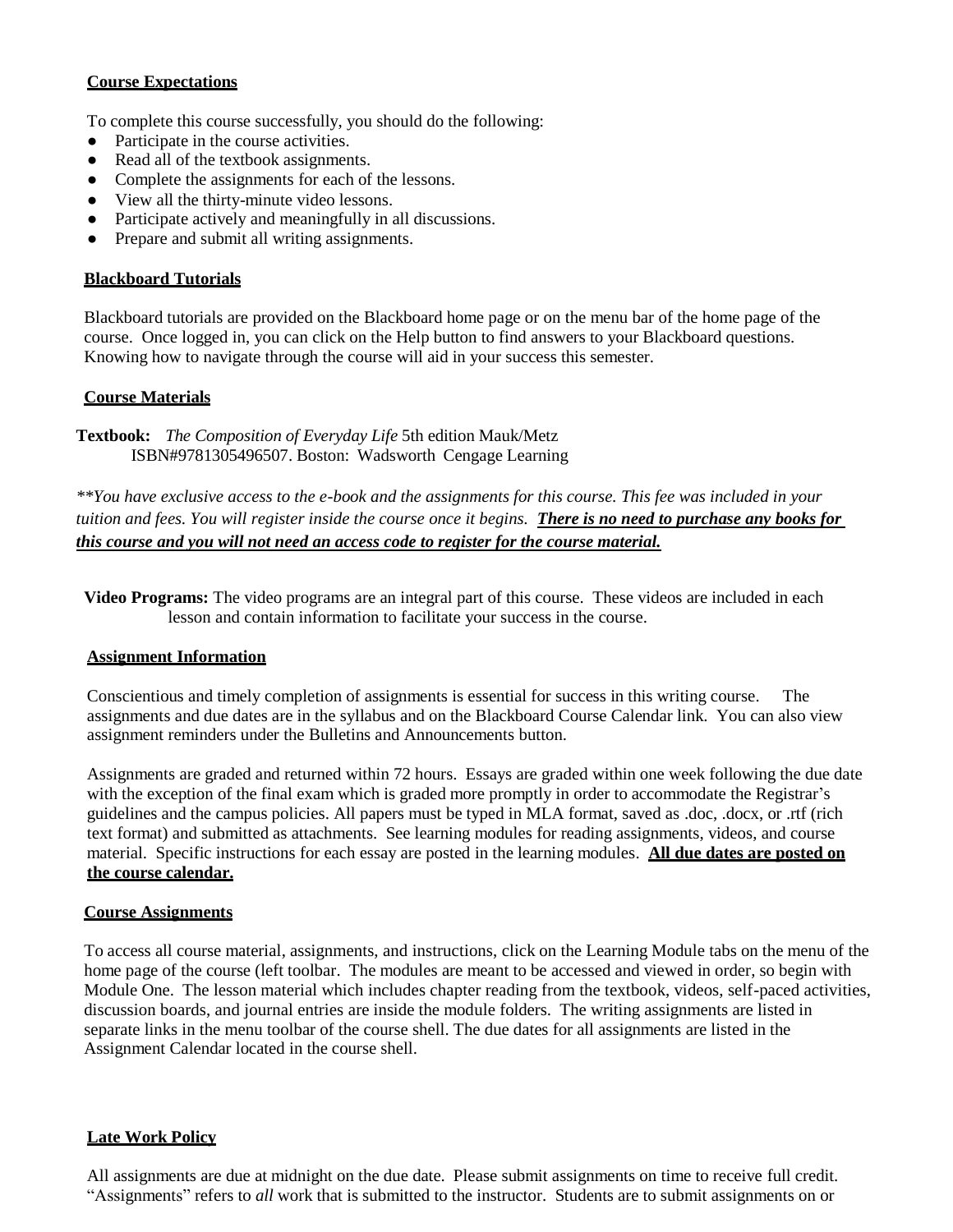before the stated due date/time. Students must also retain a copy of all pieces of their assignments, which must be produced if requested. **Assignments submitted after the due date/time will only be accepted at the instructor's discretion and will incur a 10% deduction of the original grade for each day late** unless the student has been granted an extension (see below). **Please note that the automated homework assignments have a window that closes once the due date has passed and this window will not reopen.**

An extension for assignments *may* be given by the instructor. **In order to receive an extension, students must submit a written request to the instructor BEFORE the original due date of the assignment**. The request for the extension should include an acceptable reason that necessitates an extension; standard acceptable reasons include severe illness, family tragedy, and circumstances beyond the student's control. Emergency situations will be handled on an individual basis. Please note that being disorganized, not planning ahead, not having the correct textbook or computer software, or procrastination is *not* an acceptable excuse. Be aware that online technology is a very unpredictable tool and can disappoint at the most crucial times; therefore, waiting to submit an assignment within the hour it is due is typically not a wise choice.

### **All assignments are due by midnight on the course end date. No assignments received after midnight on the course end date will be eligible for course credit.**

#### **Evaluation Criteria for Essay Assignments**

All essays are graded using a content rubric. The rubric is located within the instructions for the essay assignment. It is strongly advised that students become familiar with the rubric criteria before embarking on the writing portion of the assignment.

#### **Course Assignments and Grading Policy**

Your assignments will be evaluated using the following point values:

| Syllabus Acknowledgement, Introductory Discussion, Topic Approval | 3%   |
|-------------------------------------------------------------------|------|
| <b>Course Evaluation</b>                                          | 2%   |
| <b>Discussion Board Assignments</b>                               | 10%  |
| <b>Rough Drafts and Peer Reviews</b>                              | 25%  |
| <b>Homework Assignments</b>                                       | 10%  |
| <b>Final Drafts</b>                                               | 50%  |
| Total                                                             | 100% |

Your weighted average will appear in the Weighted Average column in the Blackboard Gradebook at all times. The percentage that appears in the Weighted Average column depicts your grade. For example:  $87.43\% = 87$  (B).

#### **Attendance and Participation Policy**

An online writing class requires consistent engagement. You should plan to log on every day. Failure to participate in course activities, complete required readings, and turn in work will lower your course grade. If you do not log in regularly and meet deadlines, you may not receive credit for this course. **You are to check your NTCC email account daily, which will be the official form of communication for this course.** Your email address is your first initial + your last name + the last three digits of your SSN. Your password is your birthday in the form of mmddyyyy (Ex: May 8, 1992 would be 05081992). You have the option to change your password once you have logged in.

#### **Technical Skills Required**

In order to be successful in this course, students should minimally possess the following technical skills:

- 1) The ability to properly use email, attach documents to email, and open, download, and save attachments
- 2) The ability to properly update personal computer settings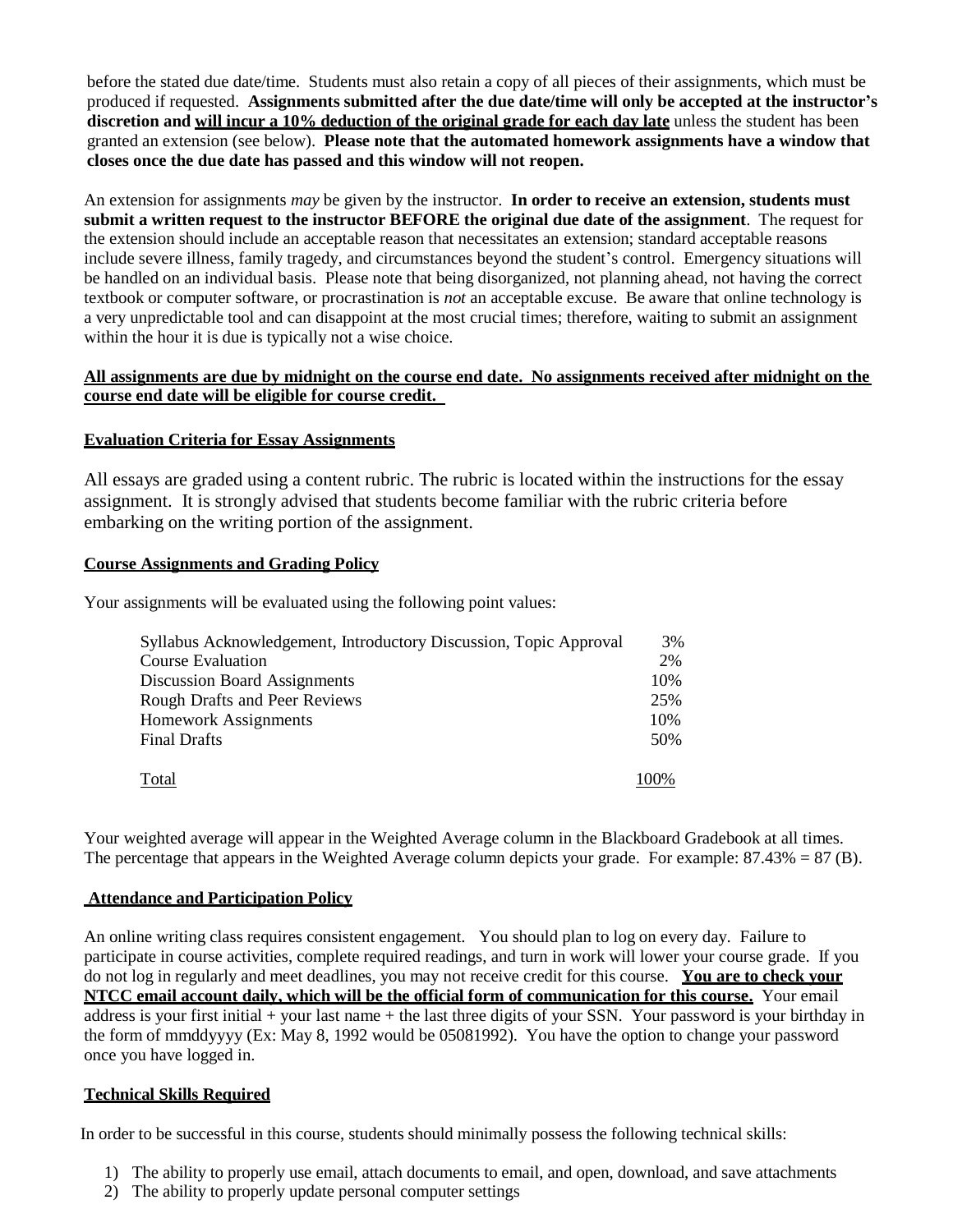- 3) The ability to properly utilize online help when needed
- 4) The ability to properly use a word processing application
- 5) The ability to properly print an electronic file to a printer
- 6) The ability to properly submit files in the Blackboard assignment windows
- 7) The ability to properly save documents in a .docx or .rtf format and save in an electronic form in multiple places, e.g. computer hard drive, portable flash drive, cloud storage, etc.
- 8) The ability to properly connect to a broadband internet system
- 9) The ability to properly search for and locate information on the internet

## **Computer Requirements**

Students must have daily access to a computer and broadband internet service to take this course. The computer should have Windows XP SP3 or later or MAC OS X10.3 or higher. You will need Office 2003 or higher. The operating system can be checked by right clicking on the "My Computer" icon on the home screen. The Word processing system can be checked by going to "Start" and clicking on "All Programs."

It is recommended that you use Internet Explorer, Google Chrome, or Firefox as a browser with the Blackboard LMS (learning management system). On some computers, the videos embedded in the course shell will only run properly using Internet Explorer. A speaker system either within the computer or used externally is required to properly hear the video presentations.

This is a completely online course; therefore, success in this course requires logging into the course on a daily basis. If a student does not have access to a personal computer with the minimum computer requirements, it is suggested that he/she research computer access options in the local community, college computer lab, etc. before enrolling in this course.

### **Withdrawal Policy**

Once you log in to the course, you are considered in attendance, and the instructor will certify that you are part of the class. If you decide that you cannot complete the course, it is your responsibility to drop or withdraw with the registrar's office. Failure to do so will result in receiving a poor performance grade, usually a grade of "F."

You may **drop** the class prior to the official reporting day (twelfth day - regular semester; fourth day - summer term). In this case, the class will not appear anywhere on your transcript. You can **withdraw** from the class after the official reporting date and before the last posted date of withdrawal, and a "W" will be recorded on your transcript. The instructor will not drop or withdraw you from this course, even if you are not actively participating or logging in regularly. It is your responsibility to drop a course or withdraw from the college.

# **Diversity**

The course content and the course environment are dedicated to an understanding of and acceptance of all people. Disparaging remarks in relation to others' ethnic or racial background, sex, sexual orientation, age, disability, socioeconomic background, et cetera, will not be tolerated.

#### **Disabilities**

It is the policy of NTCC to provide reasonable accommodations for qualified individuals who are students with disabilities. This College will adhere to all applicable federal, state, and local laws, regulations, and guidelines with respect to providing reasonable accommodations as required to afford equal educational opportunity. It is the student's responsibility to request accommodations. An appointment can be made with the Academic Advisor/Coordinator of Special Populations located in the College Connection. The office number is 903-434-8218. For more information and to obtain a copy of the Request for Accommodations, please refer to the [NTCC website -](http://www.ntcc.edu/index.php?module=Pagesetter&func=viewpub&tid=111&pid=1) [Special Populations.](http://www.ntcc.edu/index.php?module=Pagesetter&func=viewpub&tid=111&pid=1)

Blackboard has a built-in screen reader, and the course videos have written transcripts available for students if